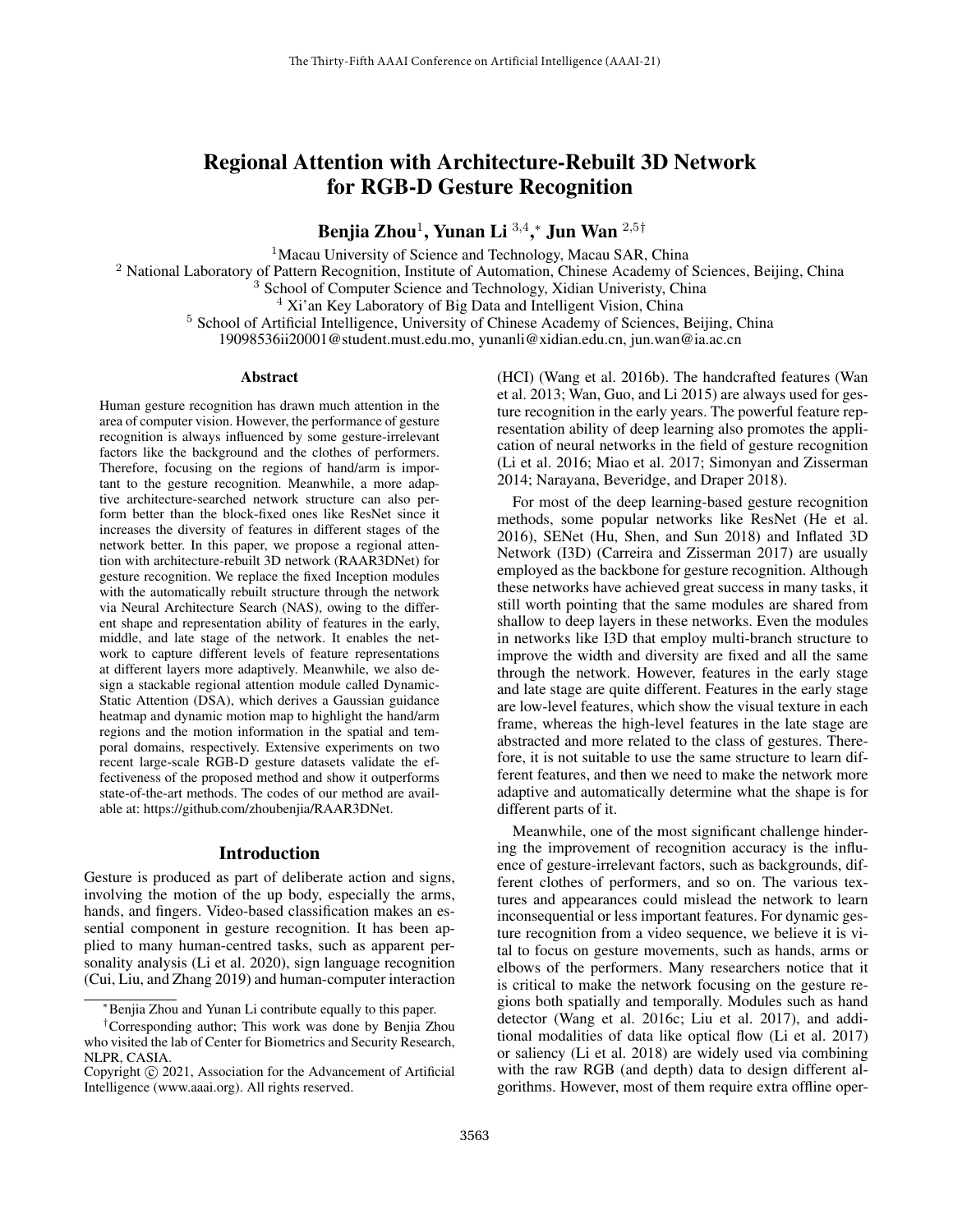

Figure 1: The pipeline of the proposed method. (a) the structure of the entire RAAR3DNet. (b) the inner structure of automatically rebuilt cell1, cell2, and cell3. Each cell is composed of two input nodes, four intermediate nodes and one output node. The output node is obtained by combing features from intermediate nodes with some reduction operation (*e*.*g*., concatenation), which are marked as the dashed lines in (b). We take the I3D network as the backbone, and utilize NAS to automatically rebuild the structure of Inception Modules in it. The reconstructed network shows different structure to fit multi-scale features. Cell1 and cell2, which are in the early and middle stage of the network, tend to employ convolution kernels with small receptive fields to capture the low-level texture features more easily, whereas cell3s at the end of the network perform dilated convolution operations to capture the more abstract and semantically high-level features.

ations (*e*.*g*., hand detection, optical flow calculation) in advance. It would increase time complexity because of using hand detector network in the testing stage. Therefore, it may be more reasonable if the attention maps of gesture regions are learned along with the task of gesture recognition in the same network.

Inspired by the above discussions, we propose a regional attention with architecture-rebuilt 3D network for dynamic gesture recognition based on RGB-D data, which is illustrated in Fig.1. We take the  $I3D<sup>1</sup>$  network as the backbone and employ the theory of NAS to find the optimal combination of different operations in each module of the network. To make the network focus on the gesture regions, we propose a regional attention module DSA, which includes a static attention sub-module (SAtt) and dynamic attention sub-module (DAtt). For static attention, we learn a heatmap of hands or body for each frame with the supervision of the Gaussian map of skeleton keypoints. It indicates where the hands/arms are and highlights these regions. For dynamic attention, we present a fast approximate rank pooling algorithm to learn the accumulated dynamic images, which reduces the time complexity a lot when compared with the traditional rank pooling techniques (Bilen et al. 2016, 2017) and thus can give a real-time dynamic image computation. Then with the DSA structure applied, the network can pay attention to the gesture regions spatiotemporally. Our contributions can be summarized as three-fold:

(1) We replace the structure-fixed modules in the general

network with automatically reconstructed cells via NAS. The cells in the early, middle, and late stages of the network can have different structures and learn the low-level and high-level features more adaptively.

(2) We propose a stackable attention structure, called DSA, to generate attention map in both spatial and temporal space. DSA consists of the SAtt and DAtt sub-modules. SAtt highlights the hands/arms features via an online learnable Gaussian skeleton heatmap while DAtt captures the gesture motions via the proposed fast approximate rank pooling algorithm with decreasing the time complexity to a large extent.

(3) Extensive experiments that prove the integration of our designs can ultimately improve the performance of gesture recognition. Experiments demonstrate that our method can strike the balance between good performance and low computation burden, and outperform those top techniques on two large-scale gesture datasets.

## Related Work

## Evolution of Approaches for Gesture Recognition

The study on gesture taxonomies and representations has been continued for many years. Early methods are often based on handcrafted features (Klaser, Marszałek, and Schmid 2008; Wan et al. 2014). Recently, the rapid progress of deep learning boosts many deep neural network-based feature extraction methods. The 2D convolutional neural network (CNN) and its derivations combining different branches for RGB and optical flow data (Simonyan and Zisserman 2014) are first used for gesture/action recognition

<sup>&</sup>lt;sup>1</sup>We still utilize a two-stream configuration - with one I3D network trained on RGB inputs, and another on depth inputs.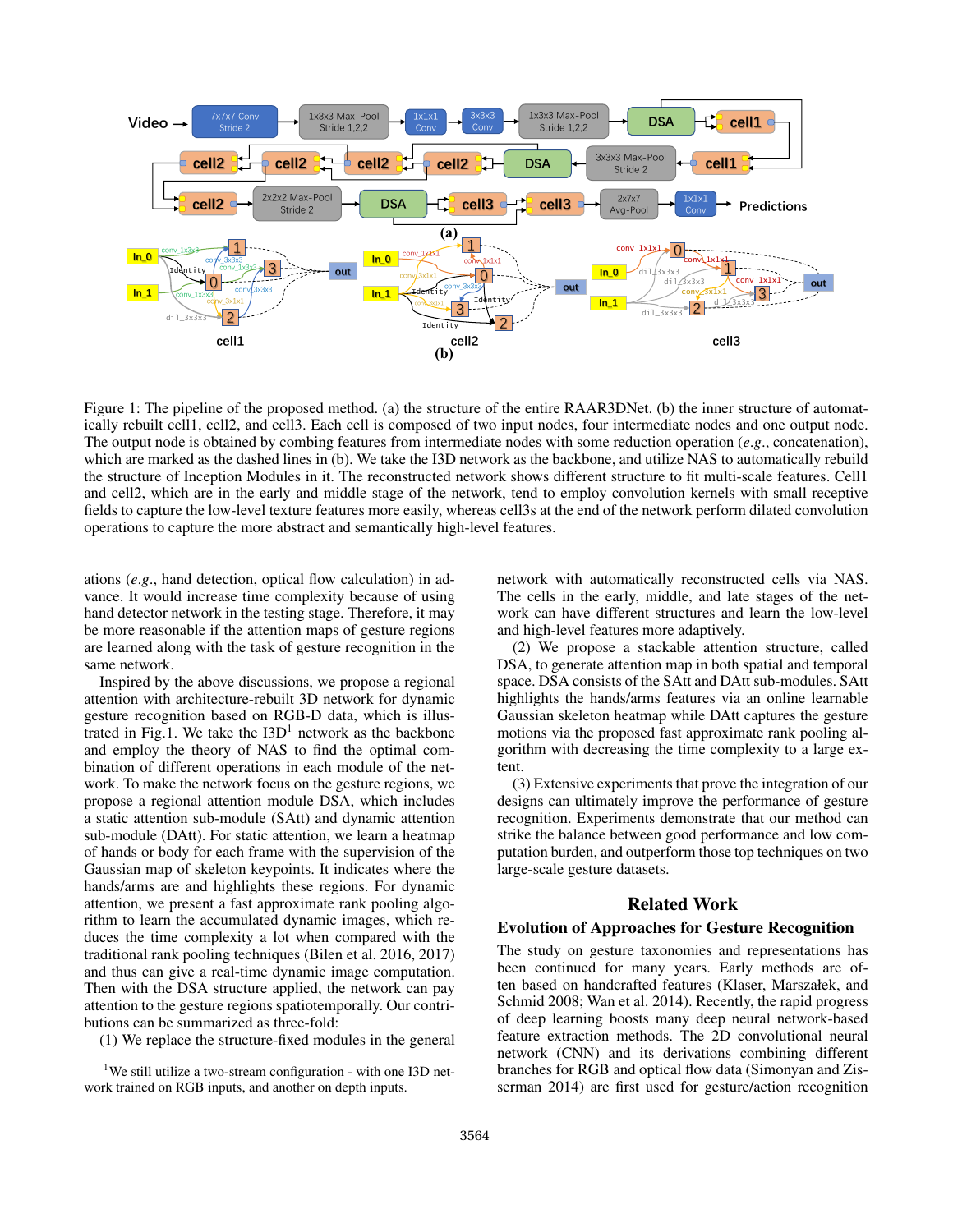tasks. Then some works (Tran et al. 2015; Li et al. 2017; Carreira and Zisserman 2017) use the 3D CNN for recognizing gestures, whereas some other methods (Zhu et al. 2017; Zhang et al. 2018) employ LSTM and its variants to model the temporal relationships for the gestures. There are also some methods (Wang et al. 2016b, 2018) exploited the features like dynamic images instead of the raw RGB-D data and used them as the inputs for gesture recognition. Besides the RGB-D data, some other modalities of data like optical flow (Li et al. 2018; Miao et al. 2017) or saliency video (Li et al. 2017; Duan et al. 2018) are also employed for improving the performance.

#### Neural Architecture Search in Action Recognition

Our work is driven by Neural Architecture Search (NAS) (Liu, Simonyan, and Yang 2019; Xu et al. 2019). The development of NAS can be summarized in three branches: 1) based on reinforcement learning(Zoph et al. 2018). 2) based on evolution (Real et al. 2019, 2017) and 3) based on gradient (Liu, Simonyan, and Yang 2019; Xu et al. 2019). Thanks to the recent high-efficiency and highprecision search methods of NAS, many NAS-based singlemodal and multi-modal methods have been applied in action and gesture recognition tasks (Zhang et al. 2020; Yu et al. 2020). Peng *et al*.(Peng, Hong, and Zhao 2019) first attempted to automatically design a neural network for video action recognition tasks through NAS. At the same time, in order to reduce search costs, they introduced a temporal segmentation method that reduced the computational cost without losing global video information. Qiu *et al*.(Qiu, Yao, and Mei 2017) proposed Scheduled Differentiable Architecture Search (DAS), which can efficiently and automatically explore the network structure through gradient descent in images and videos. Pérez-Rúa et al.(Pérez-Rúa et al. 2019) proposed a general multi-modal neural architecture search method (MFAS) , which solved the problem of finding a good architecture for multi-modal classification problems. Wang *et al*.(Wang et al. 2020) propose a novel search space for spatiotemporal attention cells (AttentionNAS) for video classification tasks. Different from the work of others, we utilize NAS to make the network automatically rebuild the structure of modules in the I3D to capture different levels of feature representations at different layers more adaptively.



Figure 2: The detail of DSA module. It has two sub-modules of dynamic attention (DAtt) and static attention (SAtt), which are sequentially combined together.

### Attention Mechanism in Gesture Recognition

Attention mechanism has been wildly used in both low-level and high-level tasks like pose estimation (Chu et al. 2017), object detection (Li et al. 2019a) and image restoration (Li et al. 2019b). As the interference of backgrounds, the clothes of performers and the diversity of presentation for the same gesture are still the barrier for improving the recognition accuracy, many researchers also employ the attention mechanism to guide the network to focus on the gesture itself through the video. Some methods concentrate on the regions of gesture in each frame. Liu *et al*.(Liu et al. 2017) leverage the faster R-CNN (Ren et al. 2015) as the hand detector to highlight the corresponding regions. Lin *et al*. (Lin et al. 2018) utilize both detected hands and skeleton information to further focus on the gesture. The work (Narayana, Beveridge, and Draper 2018) uses a focus of attention network (FOANet) to extract global raw data, local left and right hand regions via different networks. The other ones mainly concern about the motion information among frames. In (Li et al. 2018; Miao et al. 2017), the additional modality of optical flow data is used to capture the movements in videos. Although with these techniques the network can focus on the gestures, extra modalities of data served as an input of the network or offline training process for models like hand detector are always inevitable. On the contrary, the attention module of DSA in our method does not require any other data except for the RGB-D ones from the original dataset. The module can also be learned end-to-end within the recognition network, and it makes the network easier to apply to different situations with less time complexity. Meanwhile, since the DSA highlights both body parts in each frame and the movements through the adjacent frames, it facilitates the advantage of the temporal and spatial attention concurrently.

## Proposed Method

# Overview of the Network

The pipeline of RAAR3DNet is shown in Fig.1. The network takes the I3D network as the backbone, and leverages NAS to automatically find the optimal structure for early, middle and late stage of the network to replace the original shape-fixed Inception Modules. Meanwhile, to better focus on the location and movement information of gesture-related parts like hands and arms, as show in Fig.2, a stackable regional attention module DSA is embedded in the network.

## Local Network Structure Search in I3D

We use PC-darts (Xu et al. 2019), which based on gradient descent and more efficient than darts (Liu, Simonyan, and Yang 2019), to search more efficient architecture for gesture recognition. In the search stage, we search and rebuild more adaptively structures and replace the Inception Modules in the I3D network with them. As shown in Fig.1, because the features in different stages of the backbone have different solutions, we design three kinds of cells to learn the different levels of features. Specifically, we replace the first two Inception Modules in the I3D with *cell1*, the middle five Inception Modules with *cell2*, and the last two Inception Models with *cell3*. Each cell represents a directed acyclic graph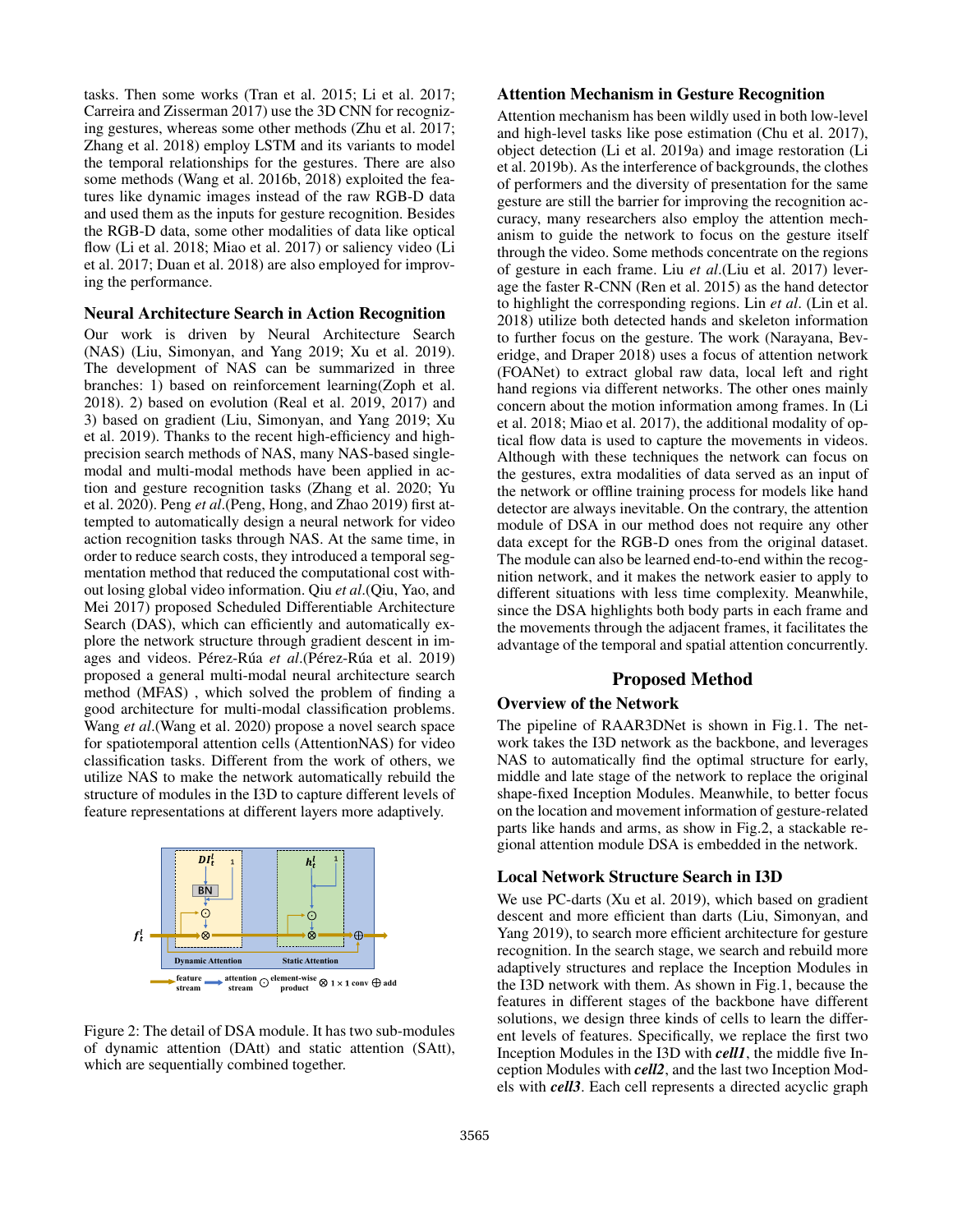(DAG) with k nodes  $\{m\}_{i=0}^{k-1}$ . Each node indicates an output of a network layer, and each edge  $(i, j)$  of the DAG indicates the information flow from node  $m_i$  to  $m_j$ , which consists of the candidate operations weighted by the architecture parameter  $\alpha^{(i,j)}$ . Different from the I3D network which only employ three operation ' $Conv_1 \times 1 \times 1$ ', ' $Conv_3 \times 3 \times 3$ ' and ' $Max\_pooling_3 \times 3 \times 3'$  in the original Inception Module, we add two extra operations:  $'Conv_1 \times 3 \times 3'$  and 'Conv  $3 \times 1 \times 1$ ' to perform convolution either in spatial or temporal domain only. That is because the size of features in the spatial domain (the height and width of frame) and temporal domain (the number of frames) differ a lot. Consequently, it is not necessary to perform the spatial and temporal convolution together all the time. Besides, a novel operator, dilated convolution ' $dil_3 \times 3 \times 3$ ', is introduced into search space for searching more powerful architecture. So the final search space  $\mathcal O$  we defined includes seven candidate operations: 'Zero', 'Identity', 'dil  $3 \times 3 \times 3'$ , 'Conv\_1  $\times$  1  $\times$  1', 'Conv\_3  $\times$  3  $\times$  3', 'Conv\_1  $\times$  3  $\times$  3',  $'Conv.3 \times 1 \times 1'$ , where 'Zero' and 'Identity' mean no feature flow connection, direct feature flow without any convolution/pooling operations, respectively. ' $Conv \_ x \times y \times z$ ' and ' $dil \, x \times y \times z$ ' represent 3D vanilla and dilated convolution that kernel with the size of  $x \times y \times z$ , respectively. Similar to the work of (Xu et al. 2019), the architecture parameters  $\alpha^{(i,j)}$  are optimized via the stochastic mini-batch gradient descent algorithm. Specially, for each edge  $(i, j)$ , we can formulate it by a function  $o'^{(i, j)}(\cdot)$  where  $o'^{(i,j)}(m_i) = \sum_{o \in \mathcal{O}} \eta_o^{(i,j)} + o(m_i)$  . Softmax  $\eta_o^{(i,j)} =$  $\sum_{o \in \mathcal{O}} \frac{exp(\alpha_o^{(i,j)})}{\sum_{v \in \mathcal{P}} exp(\alpha_v^{(i,j)})}$  $\frac{exp(\alpha_0^{(i,j)})}{\sum_{o'' \in \mathcal{O}} exp(\alpha_{o''}^{(i,j)})}$  is utilized to relax architecture parameter  $\alpha^{(i,j)}$  into operation weight  $o \in \mathcal{O}$ . The intermediate node can be denoted as  $m_j = \sum_{i < j} o'^{(i,j)}(m_i)$ . And the output node  $m_{k-1}$  concat all the intermediate nodes. The cross-entropy loss is utilized for the training loss  $\mathcal{L}_{train}$  and validation loss  $\mathcal{L}_{val}$ . Then the network parameters w and

$$
\min_{\alpha} \mathcal{L}_{val}(w^*(\alpha), \alpha),
$$
  
s.t.  $w^*(\alpha) = \arg \min_{w} \mathcal{L}_{train}(w, \alpha)$  (1)

When the search converging, the optimal operation between the pair of node  $(i, j)$  can be obtained by replacing each mixed operation  $o'^{(i,j)}$  with the most likely operation:  $o^{(i,j)} = \arg \max_{o \in \mathcal{O}, o \neq zero} \alpha_o^{(i,j)}.$ 

architecture parameters  $\alpha^{(i,j)}$  are learned via solving the bi-

### Dynamic-static Attention

level optimization problem:

In the DSA module, two kinds of attention are learned by two sub-modules of dynamic attention and static attention, respectively. In the dynamic attention module, we used our proposed fast approximate rank pooling to learn the motion of gestures, whereas a Gaussian guidance heatmap is learned in the static attention module under the train-phase-only supervision of skeleton data.

*Dynamic Attention Sub-module* The dynamic attention sub-module concerns the effective motion infor-

mation among frames. We aggregate the intermediate spatiotemporal-structural information into a dynamic image instead of using the 3D manipulation directly like (Tran et al. 2015) to avoid time-consuming processing. To improve efficiency, we propose a fast approximate rank pooling algorithm based on (Bilen et al. 2016), and it can reduces time complexity drastically.

#### *Dynamic Image via Fast Approximate Rank Pooling.*

According to (Smola and Schölkopf 2004), the rank pooling map can be obtained via solving a convex optimization problem using the objective function of RankSVM. This process is known as rank pooling (Fernando et al. 2017). According to the work(Bilen et al. 2017), the approximation of rank pooling can be defined as:

$$
\mathbf{d}^* \propto \sum_{t_1 > t_2} V_{t_1} - V_{t_2} = \sum_{t=1}^T \beta_t V_t, \tag{2}
$$

where T is the length of the video clip and  $\beta_t = 2t - T - 1$ .  $V_t$  is the feature map of time step t. The result of Eq.(2) is the dynamic image DI. In this computation, the time complexity is related to the number of frames, for a T-frame video clip, the time consumption can be up to  $T(T - 1)...1 = T!$ , and it is still high when processing a long-term video.

To simplify the processing of approximating rank pooling, we further study Eq.(2), and achieve the fast approximate rank pooling via computing the relation between the dynamic image of frame n to  $m(m > n)$  and that of frame  $n+1$  to  $m+1$  as:

$$
DI(n+1, m+1) = DI(n, m) + (m - n) \times V(I_n) +
$$

$$
V(I_{m+1}) - 2 \sum_{l=n+1}^{m} V(I_l)
$$
(3)

where  $I_n$  is the first frame of last dynamic image, and  $I_{m+1}$ is the last frame of the current dynamic image. The last term is the overlapped part between two dynamic images. In this way, the computation of dynamic image can be irrelevant to the number of frames.

After obtaining the dynamic image, at each time  $t$ , we do the normalization for the rank parameters as:

$$
DI_{\{c,x,y\}} = \frac{DI_{\{c,x,y\}} - DI_{\min}}{DI_{\max} - DI_{\min}},
$$
\n(4)

where  $DI_{(c,x,y)}$  represents the dynamic image at c-th channel and the coordinate of  $(x, y)$ .  $DI_{\text{min}}$  and  $DI_{\text{max}}$  are the minimum and maximum of the dynamic image, respectively.

*Structure of Dynamic Attention Sub-module.* Considering the value of dynamic images varies along with the amplitude of movement, which may be out of the range  $[0, 1]$ . Therefore, we first apply the normalization to the dynamic images. The batch normalization (Ioffe and Szegedy 2015) is conducted to eliminate the influence of distribution inside a mini-batch:

$$
DI_{\text{norm}}(t) = \left(\frac{DI(t) - E[DI(t)]}{\sqrt{Var[DI(t)]}}\right) \times \gamma + \beta,\qquad(5)
$$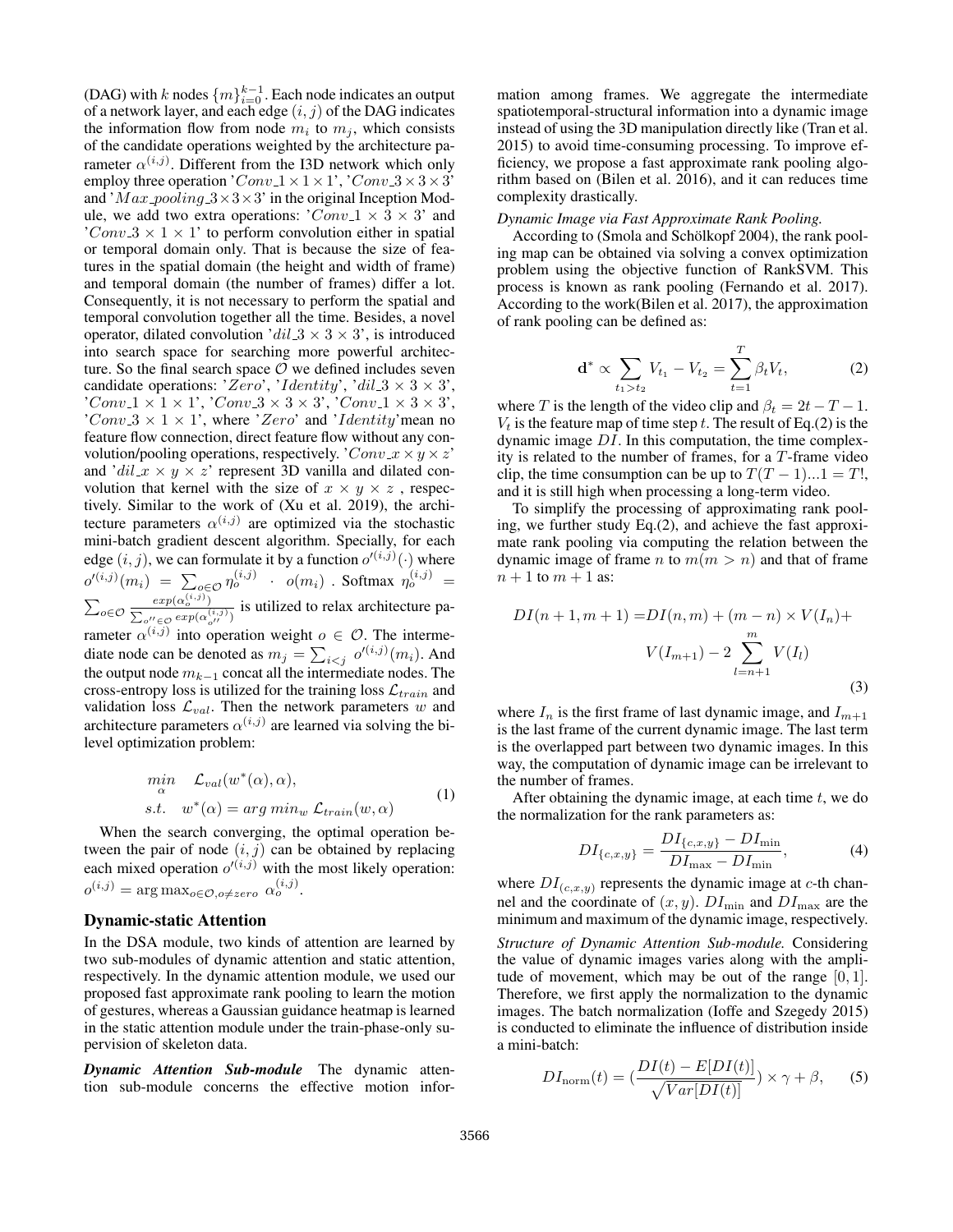

Figure 3: The framework of our HeatmapNet used for guidance heatmap generation. With the Gaussian skeleton map derived via OpenPose (Cao et al. 2017) the ground truth, we learn a heatmap to indicate the hand/arm regions via a lightweight sub-network, which is composed of several cascaded Heatmap Blocks. These blocks can learn a increasingly clear heatmap stage-by-stage.

where the expectation  $E$  and variance  $Var$  are computed over the training data set so that this normalization can consider the data distribution in the mini-batch,  $\gamma$  and  $\beta$  are the scale and shift parameter of the Batch Normalization layer. We add 1 to each pixel of the guidance map to avoid the zero-value attention map, which may lead a vanishing of feature maps. Then we can get the DAtt guided feature map  $O_{D,t}^l$  as:

$$
O_{D,t}^l = [(DI_{\text{norm}}^l + 1) \odot f_t^l] \otimes f_t^l. \tag{6}
$$

where  $O_{D,t}^l$  is the guided feature map of layer l at time step t and  $DI_{\text{norm}}^l$  is dynamic gesture feature map of layer l at time step t. Then, on each channel of the feature map  $f_t^l$ , we use the element-wise product operation  $\odot$  to generate the attention map. After that,  $O_{D,t}^l$  can be derived by the  $1 \times 1$  convolution of the corresponding attention map and the feature map  $f_t^l$ , which we describe with  $\otimes$  in Eq.(6). Finally, the shape of  $O_{D,t}^l$  is the same as  $f_t^l$ .

*Static Attention Sub-module.* Being aware of the location of hands and arms is important to avoid the interference by gesture-irrelevant factors. Therefore, we try to highlight the location of hands/arms in each frame via the static attention sub-module. It is guided by a heatmap, which is related to the location of keypoints in hands/arms regions. The heatmap is derived from a lightweight online gesture region heatmap generation network – HeatmapNet.

*HeatmapNet.* As shown in Fig.3, to derive the ground truth of hands/arms' location, we first employ the OpenPose (Cao et al. 2017) to generate skeleton data from raw RGB videos. Then we obtain the Gaussian skeleton map according to Eq.(7):

$$
\mathcal{H}_t = \mathcal{G}(I_t, P_t, \sigma),\tag{7}
$$

where  $I_t$  and  $P_t$  are the input frame and the skeleton points at time t, and its corresponding Gaussian map is represented as  $\mathcal{H}_t$ , which is generated via Gaussian function  $\mathcal G$  with standard deviation  $\sigma$ . After having the Gaussian map as the ground truth, the HeatmapNet is used to learn the static guidance heatmap. Considering the cascaded network is always used in high-level vision tasks (Newell, Yang, and Deng 2016) to learn both global and local cues and refine the details of feature map, we also use a cascaded structure to predict the static guidance map. In each stage of the network, we have a heatmap block (HMBlock) for prediction. The prediction of static guidance map for time step  $t$  at stage  $s$ can be formulated as:

$$
\tilde{h}_t^s = \begin{cases}\n\mathcal{F}_\theta(I_t) & s = 1 \\
\mathcal{F}_\theta(I_t, \tilde{h}_t^{s-1}) & s > 1,\n\end{cases}
$$
\n(8)

where  $\mathcal{F}_{\theta}$  is the residual block with parameter  $\theta$ .  $I_t$  is the input frame at time step t and  $\tilde{h}^{s-1}_t$  is the predicted map at the previous stage  $s - 1$ . With the stage-wise learning of the heatmap, the regions related to the gesture can be highlighted more apparently, Finally, the guidance maps in all the stages are combined by averaging via Eq.(9):

$$
h_t = \frac{1}{S} \sum_{s=1}^{S} \tilde{h}_t^s, \tag{9}
$$

where  $S$  is the number of stages. To better guide the features of gesture in both low-level and high-level, we then generate multi-scale guidance maps by max pooling. The size of these heatmaps is in accord with those of corresponding feature maps. Then the static guidance maps are fed into different layers of the network to highlight the gesture-relevant regions. Here we use MSE loss  $\mathcal{L}_{hm}^m$  to learn the guidance heatmap. It needs to be emphasized that unlike the previous methods (Liu et al. 2017; Wang et al. 2017) based on the detection techniques (*i*.*e*., faster R-CNN (Ren et al. 2015)) through the training and test phase, the HeatmapNet is only learned in the training phase, and avoids employing extra input data or complex computation when recognizing gestures. We only use the original skeleton data generated via OpenPose algorithm (Cao et al. 2017) in the training phase, and in the inference phase, we only need to input the original image without additional skeleton information. And our network can automatically focus on the performer's hands and arms. Meanwhile, The FLOPs of our HMBlock is about  $5.51 \times 10^8$ , whereas that of faster R-CNN is about 36 times of ours at  $2.02 \times 10^{10}$ . Therefore, the addition of HMBlock in the training phase will not increase the burden of learning too much.

Through the SAtt sub-module, we can obtain the guided feature map  $O_{S,t}^l$  as Eq. (10):

$$
O_{S,t}^l = [(h_t^l + 1)] \odot f_t^l] \otimes f_t^l, \tag{10}
$$

where  $O_{S,t}^l$  is the guided feature map of layer l at time step t and  $h_t^l$  is static gesture heatmaps of layer l at time step t.  $h_l^t$  is generated via the HeatmapNet. Similar to the dynamic attention sub-module, the processing of "adding 1" to each pixel and the process for shape consistency are also conducted before the element-wise multiplication.

## Network Training

The entire network can be trained in an end-to-end manner after overall network architecture is searched out. The main branch of gesture recognition with RGB/depth data is trained together with the branch of HeatmapNet. The parameter of the main branch is learned by minimizing the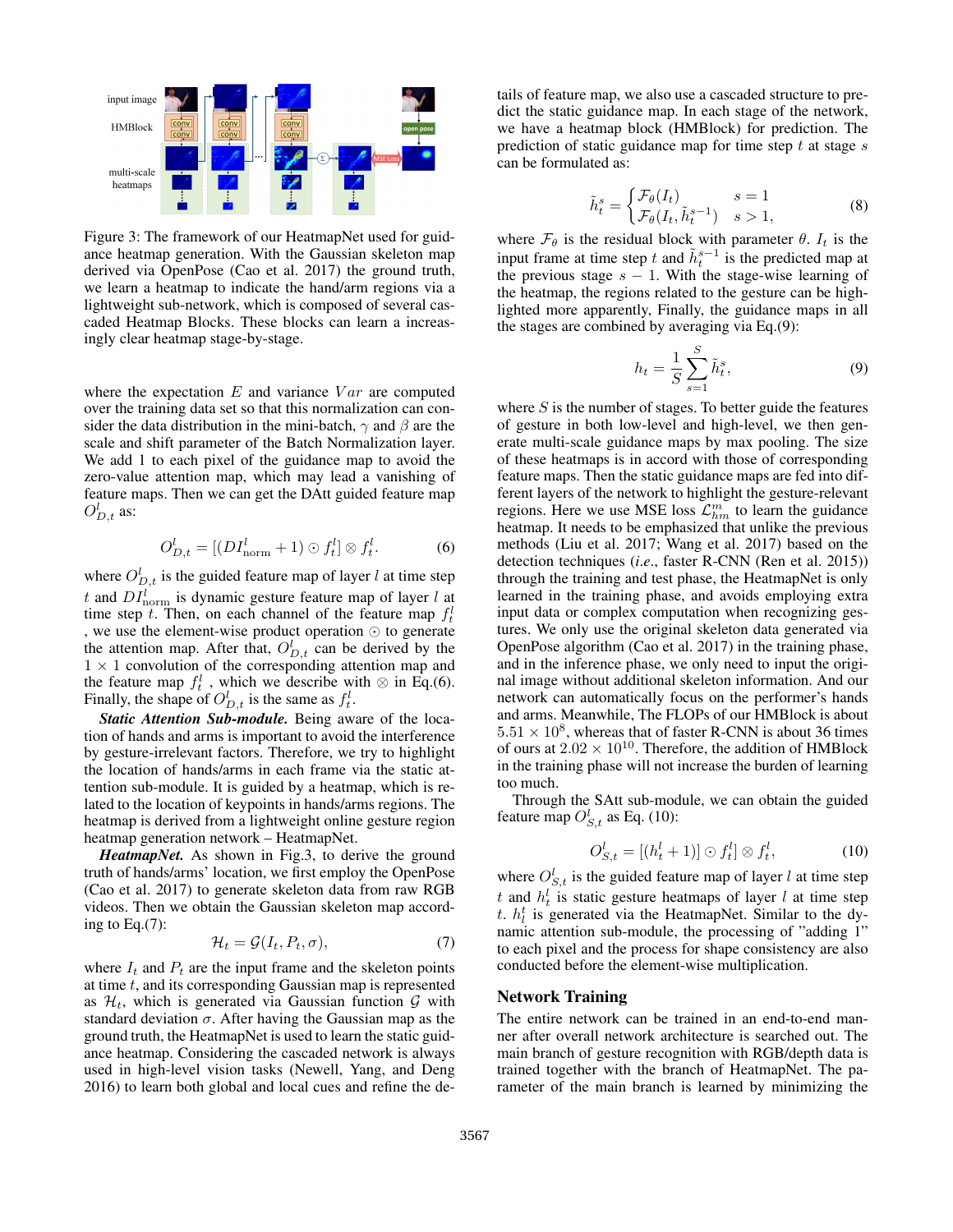cross-entropy loss  $\mathcal{L}_{cls}^{m}$ . Meanwhile, the online heatmap subnetwork is trained together to learn a guidance heatmap via the MSE loss  $\mathcal{L}_{hm}^m$ . Then we jointly optimize the entire network with a multi-task loss function. The Loss function can be expressed as:

$$
\mathcal{L}^m = \mathcal{L}_{cls}^m + \gamma \mathcal{L}_{hm}^m
$$
  
= 
$$
-\sum_{k=1}^K p_k^m \log(p_k^{\hat{m}}) + \gamma ||\mathcal{F}_{\theta}(I^m) - \mathcal{H}||^2,
$$
 (11)

where  $m$  indicates the modality of data, which can be either RGB or depth.  $p_k = \{p_1, p_2, \ldots, p_K\}$  is the ground-truth probability distribution of the k-th class of the gesture, and  $\hat{p_k}$  is its estimation. H is the ground truth Gaussian skeleton map, and  $\mathcal{F}_{\theta}(\cdot)$  is the mapping function the sub-network learning for HMBlocks as mentioned in Section .  $\gamma$  is the balancing parameter and we have  $\gamma = 100$  in this paper.

## **Experiments**

#### Datasets

We evaluate our method and compare it with other state-ofthe-art methods on two RGB-D gesture datasets: Chalearn IsoGD dataset (Wan et al. 2016) and NvGesture dataset (Molchanov et al. 2016). Meanwhile, we also conduct the ablation studies on a hand-centred action dataset, THU-READ dataset (Tang et al. 2017, 2018) to show the generality of our network.

#### Experimental Setup

Our experiments are all conducted with Pytorch on the NVIDIA RTX 2080 Ti GPU. During the training process, the inputs are spatially resized to  $256 \times 256$  and then cropped into  $224 \times 224$  randomly in the training stage, and are center cropped into  $224 \times 224$  in the test stage. The data is fed into the network with a mini-batch of 64 samples. For optimization, We use the SGD optimizer to train our network with the weight decay of 0.0003 and the momentum of 0.9. The learning rate is initially fixed as 0.01 and if the accuracy on the validation set not improved every 3 epochs, it is reduced by 10 times. The training work is stopped after 80 epochs or when the learning rate is under 1e-5.

#### Comparison with State-of-the-art Methods

Our method is compared with recent state-of-the-art methods on IsoGD and NvGesture dataset. Table 1 shows the comparison on IsoGD dataset. Since most of methods release their result on the validation subset, we also conduct experiments on it for a fair comparison.

As can be seen in Table 1, our proposed method achieves the best performance on all conditions of using single RGB/depth data and using the fusion of them. For RGB data, our method outperforms the second-best one, (Zhu et al. 2019) at about 5%, even though their methods are trained with a complex combination of Res3D, Gated convLSTM and 2D CNNs. Ours is also 17% higher than ResC3D (Li et al. 2017), which achieves 1st place in the 2nd round of Chalearn LAP large-scale isolated gesture recognition challenge. The performance on the depth data is a little lower

| Method                   | Modality   | Acc $(\% )$ |
|--------------------------|------------|-------------|
| (Wang et al. 2018)       | <b>RGB</b> | 36.60       |
| (Li et al. 2018)         | RGB        | 37.28       |
| (Hu, Lin, and Hsiu 2018) | RGB        | 44.88       |
| (Miao et al. 2017)       | RGB        | 45.07       |
| (Duan et al. 2018)       | <b>RGB</b> | 46.08       |
| (Zhang et al. 2017)      | RGB        | 51.31       |
| (Zhang et al. 2018)      | <b>RGB</b> | 55.98       |
| (Zhu et al. 2019)        | <b>RGB</b> | 57.42       |
| <b>Ours</b>              | RGB        | 62.66       |
| (Wang et al. 2018)       | Depth      | 40.08       |
| (Miao et al. 2017)       | Depth      | 40.49       |
| (Li et al. 2017)         | Depth      | 48.44       |
| (Hu, Lin, and Hsiu 2018) | Depth      | 48.96       |
| (Zhang et al. $2017$ )   | Depth      | 49.81       |
| (Zhang et al. 2018)      | Depth      | 53.28       |
| (Zhu et al. 2019)        | Depth      | 54.18       |
| (Duan et al. 2018)       | Depth      | 54.95       |
| Ours                     | Depth      | 60.66       |
| (Wang et al. 2018)       | RGB-D      | 44.80       |
| (Hu, Lin, and Hsiu 2018) | RGB-D      | 54.14       |
| (Zhang et al. $2017$ )   | $RGB-D$    | 55.29       |
| (Zhu et al. 2019)        | $RGB-D$    | 61.05       |
| Ours                     | $RGB-D$    | 66.62       |

Table 1: Results on IsoGD dataset.

than that on RGB data. That may because the texture showing the details of fingers is not available in depth data. However, the recognition result on depth data is similar to that on RGB data. Ours also outperform the second-best one, 3DDSN (Duan et al. 2018) about 6%. The performance on the fusion<sup>2</sup> RGB-D data also shows the effectiveness of our method, which outperforms Zhu *et al*.'s method at about 5.6%.

The comparison on NvGesture dataset is shown in Table 2. As can be seen, our method can still achieve a competitive result on this dataset. Compared with the method of MTUT *et al*.(Molchanov et al. 2016), which uses a combination of time-consuming models of C3D and LSTM, our network achieves about 4.5% improvement on RGB data. Meanwhile, it outperforms GPM (Gupta et al. 2019), the second-best result on depth data at about 1.17%. The gap between the performance of ours and GPM becomes more significant on the fusion of RGB-D data at 2.49%. Noticing that our result is also better than the human recognition accuracy even without auxiliary data like IR as provided in that dataset. It shows the effectiveness of our network architecture searching strategy and the attention module for improving the recognition performance.

#### Ablation Studies

In this section, we perform several groups of experiments to verify the effect of each component of our network, including the idea of automatically searching the architecture of network and the spatiotemporal DSA module.

<sup>&</sup>lt;sup>2</sup>We simply fusing each stream's prediction score at the last stage.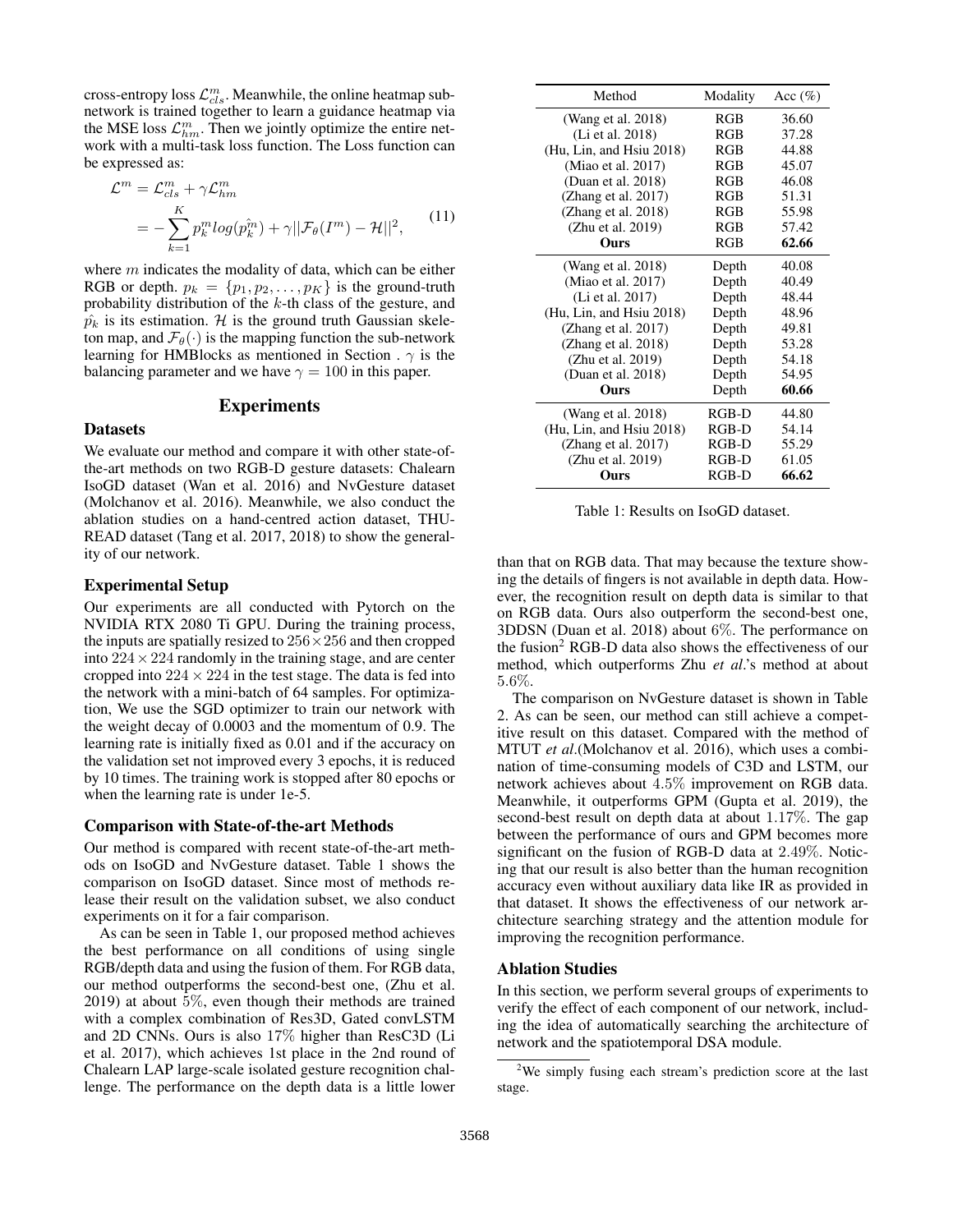| Method                            | Modality   | Acc $(\%)$ |
|-----------------------------------|------------|------------|
| (Wang et al. 2016a)               | <b>RGB</b> | 59.10      |
| (Tran et al. 2015)                | <b>RGB</b> | 69.30      |
| (Molchanov et al. 2016)           | <b>RGB</b> | 74.10      |
| (Gupta et al. $2019$ )            | <b>RGB</b> | 75.90      |
| (Yang, Molchanov, and Kautz 2018) | RGB        | 76.50      |
| (Köpüklü et al. 2019)             | <b>RGB</b> | 78.63      |
| (Abavisani, Joze, and Patel 2019) | RGB        | 81.33      |
| Ours                              | <b>RGB</b> | 85.83      |
| (Tran et al. $2015$ )             | Depth      | 78.80      |
| (Molchanov et al. 2016)           | Depth      | 80.30      |
| (Köpüklü et al. 2019)             | Depth      | 83.82      |
| (Yang, Molchanov, and Kautz 2018) | Depth      | 84.40      |
| (Abavisani, Joze, and Patel 2019) | Depth      | 84.85      |
| (Gupta et al. 2019)               | Depth      | 85.50      |
| Ours                              | Depth      | 86.67      |
| (Carreira and Zisserman 2017)     | RGB-D      | 83.82      |
| (Yang, Molchanov, and Kautz 2018) | RGB-D      | 85.00      |
| (Abavisani, Joze, and Patel 2019) | RGB-D      | 85.48      |
| (Gupta et al. $2019$ )            | $RGB-D$    | 86.10      |
| human                             |            | 88.4       |
| Ours                              | $RGB-D$    | 88.59      |

Table 2: Results on the NvGesture dataset.

*Effect of Network Architecture Searching.* Here we first compare the performance of the baseline raw I3D network and our proposed network on three different datasets - IsoGD, NvGesture and THU-READ dataset.

As shown in Table 3, with a sophisticated network structure that searched via NAS, the performance on three datasets can be about 1% higher than the original I3D network on RGB data and about 2% higher on depth data. To better illustrate the effect of architecture searching, we also visualize the features of the original I3D network and those of the reconstructed network in Fig.4. From the visualization result we can clearly find that via searching the optimal structure of network, the response of the background and other gesture-irrelevant regions in the feature maps is decreased significantly. It shows that searching and reconstructing the internal structure of a network architecture can make it more suitable for the specific task and extract more reasonable features.

*Effect of Attention Mechanism.* Table 4 shows the influence of different attention schemes. For a fair comparison, we remove other modules and only take the original I3D network as the baseline. We give the result of the original I3D, the network only with dynamic attention or static attention, and finally the entire DSA module.

| <b>Dataset</b>   | I3D        |        | RAAR3DNet (w/o DSA) |         |
|------------------|------------|--------|---------------------|---------|
|                  | <b>RGB</b> | Depth  | <b>RGB</b>          | Depth   |
| <b>IsoGD</b>     | 59.15%     | 56.64% | 61.13\%             | 58.32 % |
| <b>NyGesture</b> | 81.67%     | 83.12% | 82.50%              | 85.83%  |
| THU-READ         | 65.50%     | 67.50% | 67.92%              | 68.75%  |

Table 3: Comparisons with raw I3D and RAAR3DNet on the Gesture and Action dataset.



Figure 4: Visualization of feature maps in the early, middle and late stage of the network. The feature maps from top to bottom are with the I3D, I3D with DSA module and our ultimate RAAR3D network, respectively.

As shown in Table 4, the DSA module can improve the performance at about 3% on the basic I3D network, which implies the attention mechanism plays a very important role in the video-based recognition tasks since it can help the network to focus on the most noteworthy regions. Compared with the dynamic attention sub-module, the gain brought by static attention is a little higher. The reason for it may be the details of hands/arms is more important for recognizing some subtle differences. Therefore, the highlight of regions of hands/arms contributes more to the improvement.

## Conclusion

In this paper, we propose a regional attention with searched architecture 3D network for gesture recognition basing on RGB-D data. We take the I3D network as the backbone, and employ NAS to search the optimal connection among features in different stages of it. In this way, the structure of the network can fit the low-level and high-level features better and improves the recognition result. Meanwhile, we also design a stackable attention module of DSA to guide the network to pay more attention to the hand/arm regions in each frame and the motion trajectory among video sequence. Finally, comparisons with state-of-the-art methods on two gesture datasets prove the effectiveness of the proposed method.

| Strategy       | <b>Recognition Rate</b> |        |  |
|----------------|-------------------------|--------|--|
|                | RGB                     | Depth  |  |
| baseline(I3D)  | 81.67%                  | 83.12% |  |
| <b>DAtt</b>    | 83.54%                  | 84.58% |  |
| <b>SAtt</b>    | 83.75%                  | 85.21% |  |
| DSA(DAtt+SAtt) | 84.79%                  | 85.83% |  |

Table 4: Performance of attention modules on the NVGesture dataset. Where DAtt and SAtt indicate the dynamic attention module and static attention module, respectively.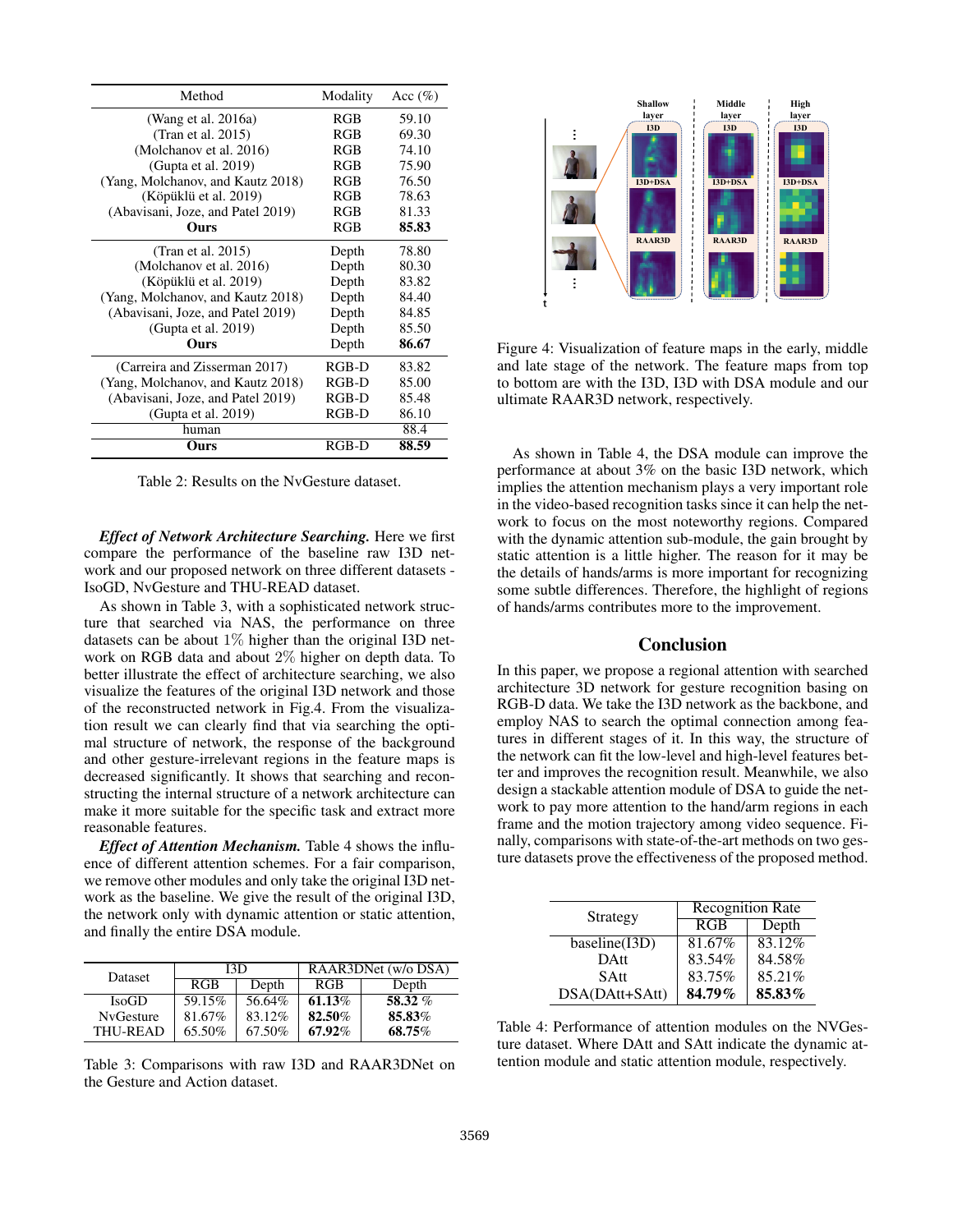## Acknowledgments

This work was supported by the Chinese National Natural Science Foundation Projects #61961160704, #61876179, #62002271, #61772396, #61772392, #61902296, the External cooperation key project of Chinese Academy Sciences  $\#$  173211KYSB20200002, the Key Project of the General Logistics Department Grant No.AWS17J001, Science and Technology Development Fund of Macau (No. 0010/2019/AFJ, 0025/2019/AKP), the National Key R&D Program of China under Grant #2018YFC0807500, the Fundamental Research Funds for the Central Universities #JBF180301, Xi'an Key Laboratory of Big Data and Intelligent Vision #201805053ZD4CG37.

## References

Abavisani, M.; Joze, H. R. V.; and Patel, V. M. 2019. Improving the performance of unimodal dynamic hand-gesture recognition with multimodal training. In *CVPR*, 1165–1174.

Bilen, H.; Fernando, B.; Gavves, E.; and Vedaldi, A. 2017. Action recognition with dynamic image networks. *TPAMI* .

Bilen, H.; Fernando, B.; Gavves, E.; Vedaldi, A.; and Gould, S. 2016. Dynamic image networks for action recognition. In *CVPR*, 3034–3042.

Cao, Z.; Simon, T.; Wei, S.-E.; and Sheikh, Y. 2017. Realtime Multi-Person 2D Pose Estimation using Part Affinity Fields. In *CVPR*.

Carreira, J.; and Zisserman, A. 2017. Quo vadis, action recognition? a new model and the kinetics dataset. In *CVPR*, 4724–4733. IEEE.

Chu, X.; Yang, W.; Ouyang, W.; Ma, C.; Yuille, A. L.; and Wang, X. 2017. Multi-context attention for human pose estimation. In *CVPR*, 1831–1840.

Cui, R.; Liu, H.; and Zhang, C. 2019. A deep neural framework for continuous sign language recognition by iterative training. *IEEE TMM* 21(7): 1880–1891.

Duan, J.; Wan, J.; Zhou, S.; Guo, X.; and Li, S. Z. 2018. A unified framework for multi-modal isolated gesture recognition. *TOMM* 14(1): 21.

Fernando, B.; Gavves, E.; Oramas, J.; Ghodrati, A.; and Tuytelaars, T. 2017. Rank pooling for action recognition. *TPAMI* 39(4): 773–787.

Gupta, V.; Dwivedi, S. K.; Dabral, R.; and Jain, A. 2019. Progression Modelling for Online and Early Gesture Detection. In *3DV*, 289–297. IEEE.

He, K.; Zhang, X.; Ren, S.; and Sun, J. 2016. Deep residual learning for image recognition. In *CVPR*, 770–778.

Hu, J.; Shen, L.; and Sun, G. 2018. Squeeze-and-excitation networks. In *CVPR*, 7132–7141.

Hu, T.-K.; Lin, Y.-Y.; and Hsiu, P.-C. 2018. Learning Adaptive Hidden Layers for Mobile Gesture Recognition. In *AAAI*, 6934–6942.

Ioffe, S.; and Szegedy, C. 2015. Batch normalization: Accelerating deep network training by reducing internal covariate shift. In *ICML*, 448–456.

Klaser, A.; Marszałek, M.; and Schmid, C. 2008. A spatiotemporal descriptor based on 3d-gradients. In *BMVC*, 1–10.

Köpüklü, O.; Gunduz, A.; Kose, N.; and Rigoll, G. 2019. Real-time hand gesture detection and classification using convolutional neural networks. In *FG*, 1–8. IEEE.

Li, H.; Liu, Y.; Ouyang, W.; and Wang, X. 2019a. Zoom out-and-in network with map attention decision for region proposal and object detection. *IJCV* 127(3): 225–238.

Li, Y.; Miao, Q.; Ouyang, W.; Ma, Z.; Fang, H.; Dong, C.; and Quan, Y. 2019b. LAP-Net: Level-Aware Progressive Network for Image Dehazing. In *ICCV*, 3276–3285.

Li, Y.; Miao, Q.; Tian, K.; Fan, Y.; Xu, X.; Li, R.; and Song, J. 2016. Large-scale gesture recognition with a fusion of RGB-D data based on the C3D model. In *ICPR*, 25–30. IEEE.

Li, Y.; Miao, Q.; Tian, K.; Fan, Y.; Xu, X.; Li, R.; and Song, J. 2018. Large-scale gesture recognition with a fusion of RGB-D data based on saliency theory and C3D model. *TCSVT* 28(10): 2956–2964.

Li, Y.; Miao, Q.; Tian, K.; Fan, Y.; Xu, X.; Ma, Z.; and Song, J. 2017. Large-scale Gesture Recognition with a Fusion of RGB-D Data Based on Optical Flow and the C3D Model. *PRL* .

Li, Y.; Wan, J.; Miao, Q.; Escalera, S.; Fang, H.; Chen, H.; Qi, X.; and Guo, G. 2020. CR-Net: A Deep Classification-Regression Network for Multimodal Apparent Personality Analysis. *IJCV* 1–18.

Lin, C.; Wan, J.; Liang, Y.; and Li, S. Z. 2018. Large-Scale Isolated Gesture Recognition Using a Refined Fused Model Based on Masked Res-C3D Network and Skeleton LSTM. In *FG*, 52–58. IEEE.

Liu, H.; Simonyan, K.; and Yang, Y. 2019. Darts: Differentiable architecture search. *ICLR* .

Liu, Z.; Chai, X.; Liu, Z.; and Chen, X. 2017. Continuous gesture recognition with hand-oriented spatiotemporal feature. In *Proceedings of the IEEE International Conference on Computer Vision Workshops*, 3056–3064.

Miao, Q.; Li, Y.; Ouyang, W.; Ma, Z.; Xu, X.; Shi, W.; and Cao, X. 2017. Multimodal Gesture Recognition Based on the ResC3D Network. In *ICCVWorkshops*, 3047–3055.

Molchanov, P.; Yang, X.; Gupta, S.; Kim, K.; Tyree, S.; and Kautz, J. 2016. Online Detection and Classification of Dynamic Hand Gestures With Recurrent 3D Convolutional Neural Network. In *CVPR*, 4207–4215. IEEE.

Narayana, P.; Beveridge, R.; and Draper, B. A. 2018. Gesture recognition: Focus on the hands. In *CVPR*, 5235–5244.

Newell, A.; Yang, K.; and Deng, J. 2016. Stacked hourglass networks for human pose estimation. In *ECCV*, 483–499.

Peng, W.; Hong, X.; and Zhao, G. 2019. Video Action Recognition Via Neural Architecture Searching. In *ICIP*, 11–15.

Pérez-Rúa, J.-M.; Vielzeuf, V.; Pateux, S.; Baccouche, M.; and Jurie, F. 2019. Mfas: Multimodal fusion architecture search. In *CVPR*, 6966–6975.